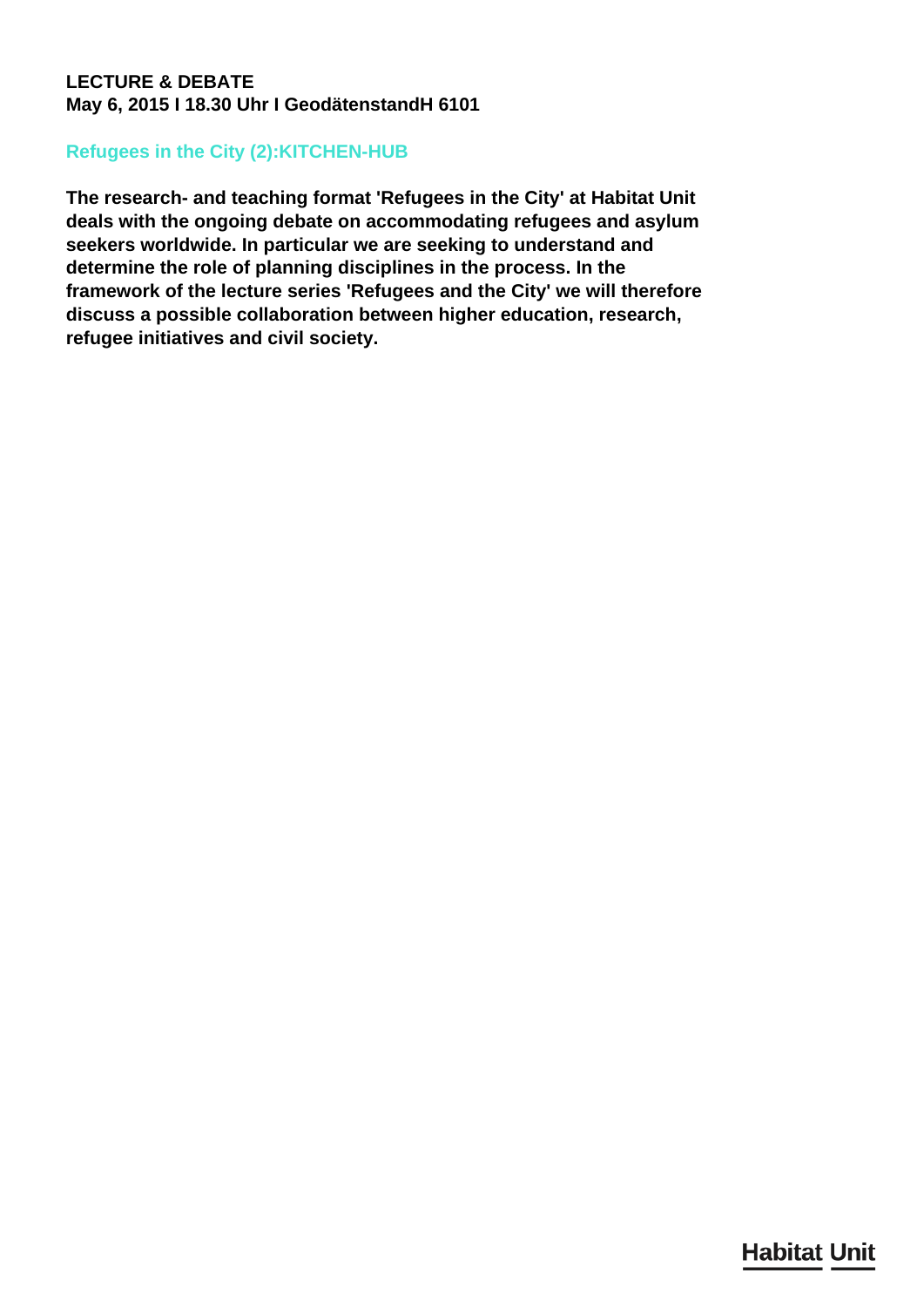

## Refugees in the City (2): **KITCHEN-HUB KICK-OFF**

The research- and teaching format ,Refugees in the City' deals with the ongoing debate on Haslinger, Uni Hannover accommodating refugees and<br>asylum seekers worldwide. In articular we are seeking to understand and determine the role of planning disciplines in the process. The accompanying lecture series aims to initiate a discussion about a possible collaboration between higher education research refunes initiatives and civil society.

Case studies and best practice examples of studio work at<br>schools of higher education and practice will be presented and discussed. Afterward the speakers and the audience will prepare a small meal together on the Kitchen-Hub, a place of a long table in other to deeper discuss the related topics. The event will take place in the framework of the 2nd Cluster<br>Meeting of the Urban Lab+.

Speakers: Simon Takasaki & Peter Vittoria Capresi, baladifab N.N. Rafael Strasser, Über den Tellerrand

A collaboration between: **Urban Design Forum MOVE Projektwerkstatt** Über den Tellerrand e.V. Habitat Unit / CoCoon, TU Berlin

Wed, May 6th, 2015, 6.30pm Geodatenstand, Technische<br>Universität Berlin

During a Summer School in 2015 cooking encounters betw locals and refugees for Über den Tellerrand e.V. will be designed and build in Berlin. Funded by the STO-Stiftung

Sto IIII Stiftung

**CP BOOTHEAM** 

**THE** Laboratory

cooking kucha May 6th  $6.30$  pm

ili -

CoCoon

The focus of the event will be placed on the role of higher education, it will be embedded in the 2nd Cluster meeting of theof the Ulab+. Case studies and best practice examples of studio work at schools of higher education and practice will be presented shortly and discussed afterwards with members of refugee initiatives. The event will be kicked off by a series of pecha kucha inputs, followed by a general discussion round. Afterward the speakers and the audience will prepare a small meal together on a long table in other to deeper discuss the related topics.

The event will serve as a valuable practice-related input workshop for